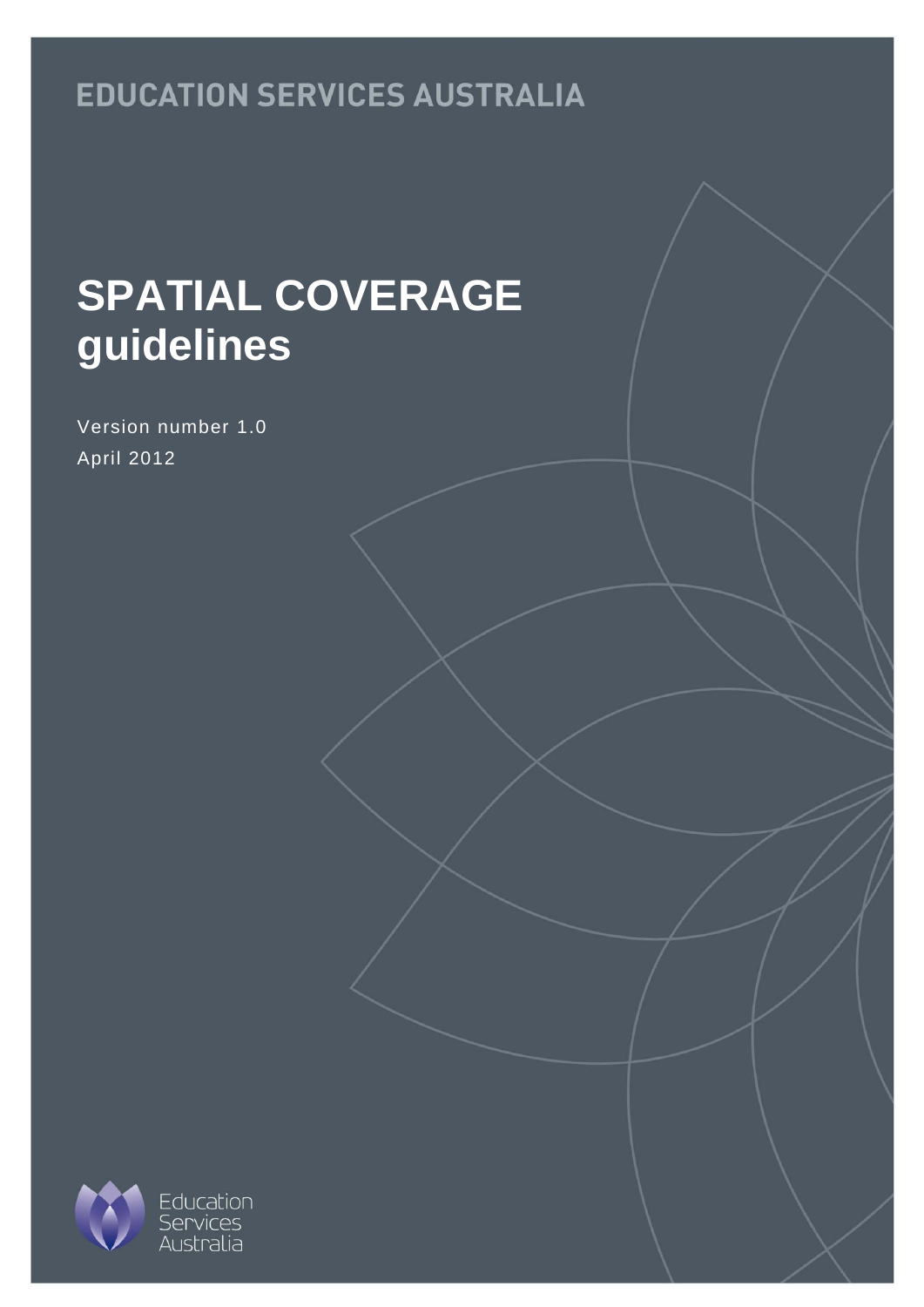### **Disclaimer**

The material contained in the *Spatial coverage guidelines* is for general information purposes only. Any use of the material is at your own risk. To the extent permitted by law, Education Services Australia will not be liable for any loss or damage suffered as a result of any party relying upon this *Spatial coverage guidelines*.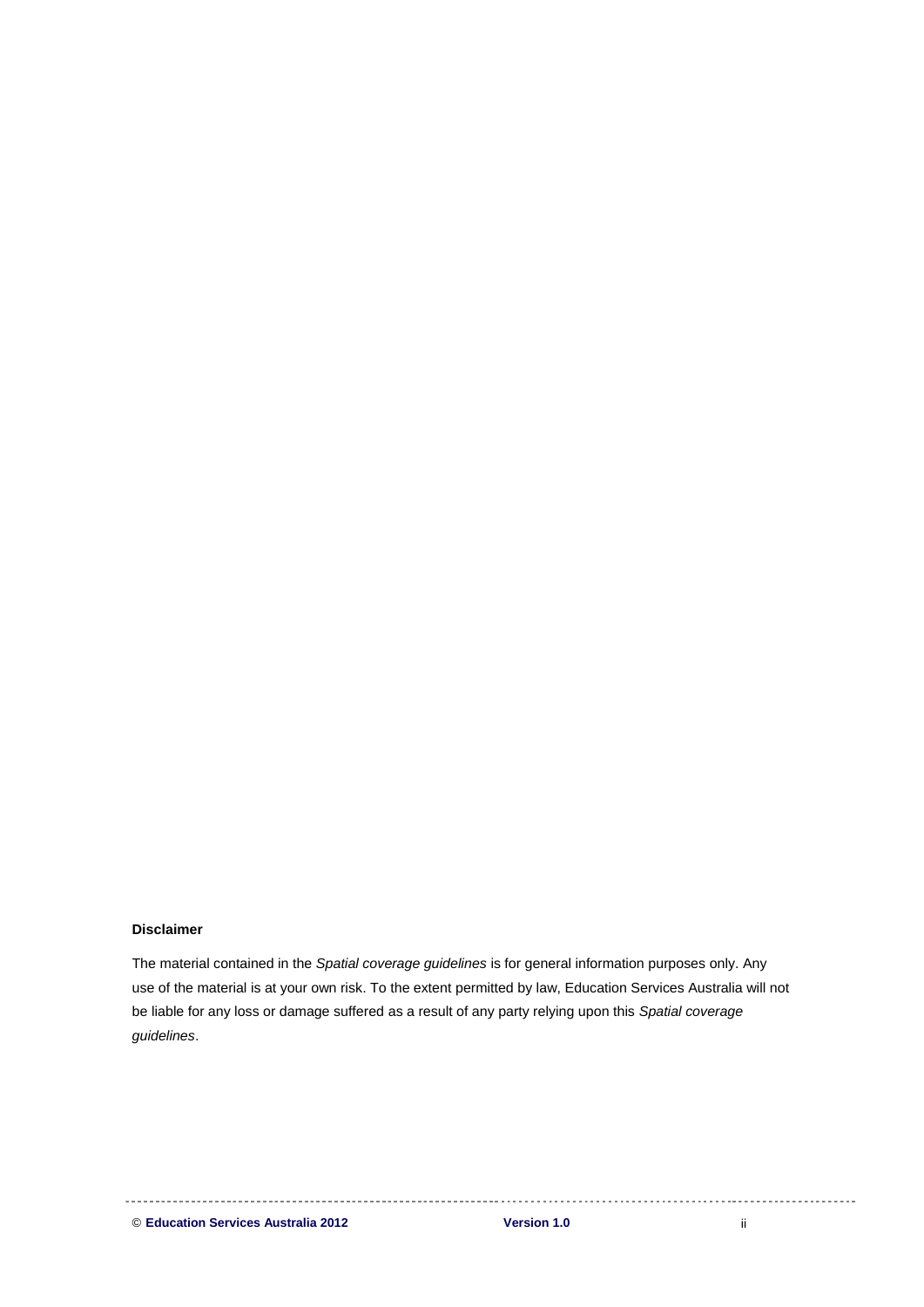| <b>Contents</b> |  |  |
|-----------------|--|--|

.com/activities/activities/activities/activities/activities/activities/activities/activities

| 1.0 |                  |                                                |
|-----|------------------|------------------------------------------------|
|     | 1.1              |                                                |
|     | 1.2 <sub>2</sub> |                                                |
| 2.0 |                  |                                                |
|     | 2.1              |                                                |
|     | $2.2^{\circ}$    | Entering Spatial coverage into MEX and SHEX  4 |
| 3.0 |                  |                                                |
|     | 3.1              |                                                |
|     | 3.2              |                                                |
|     |                  |                                                |
|     |                  |                                                |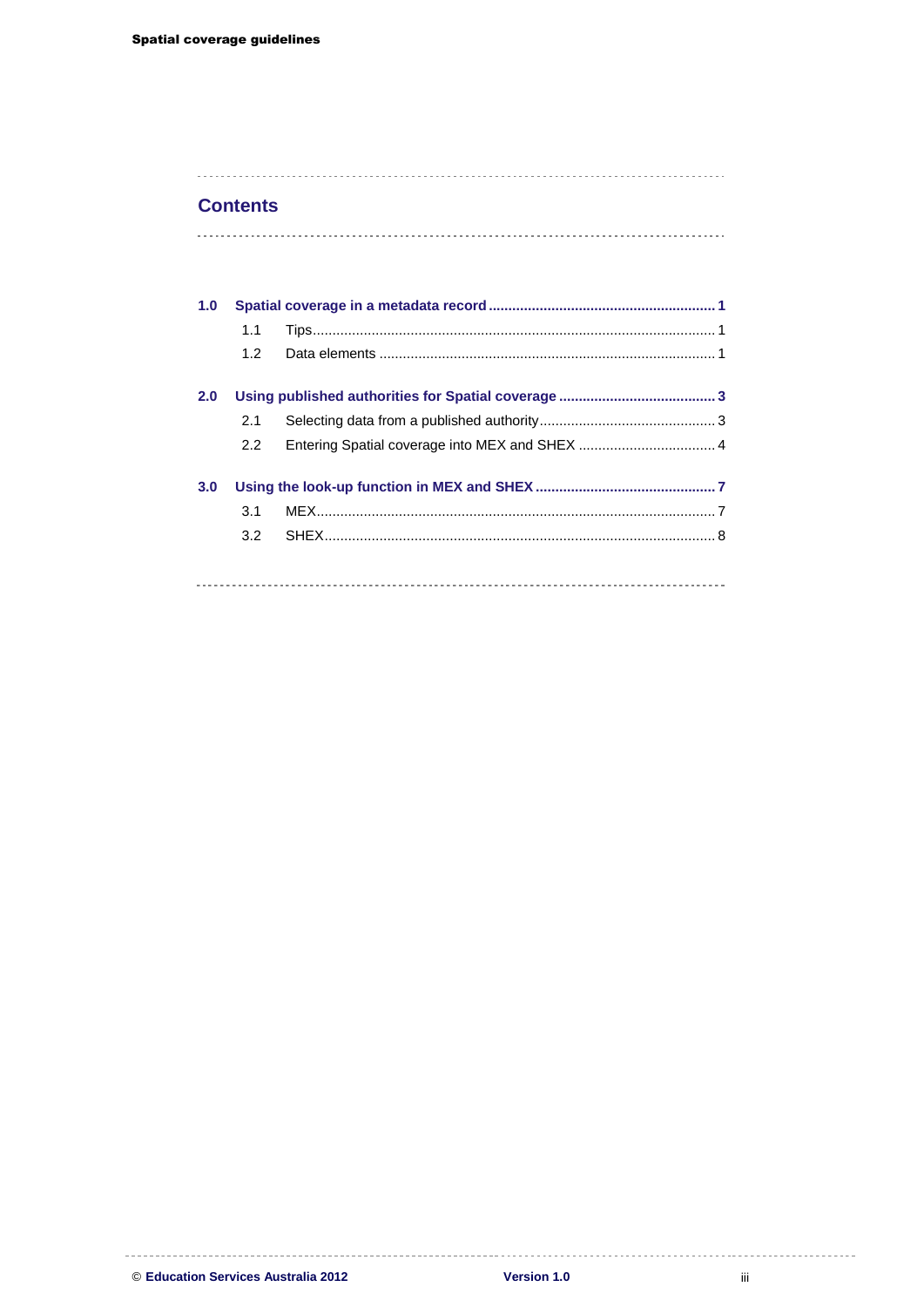Spatial coverage guidelines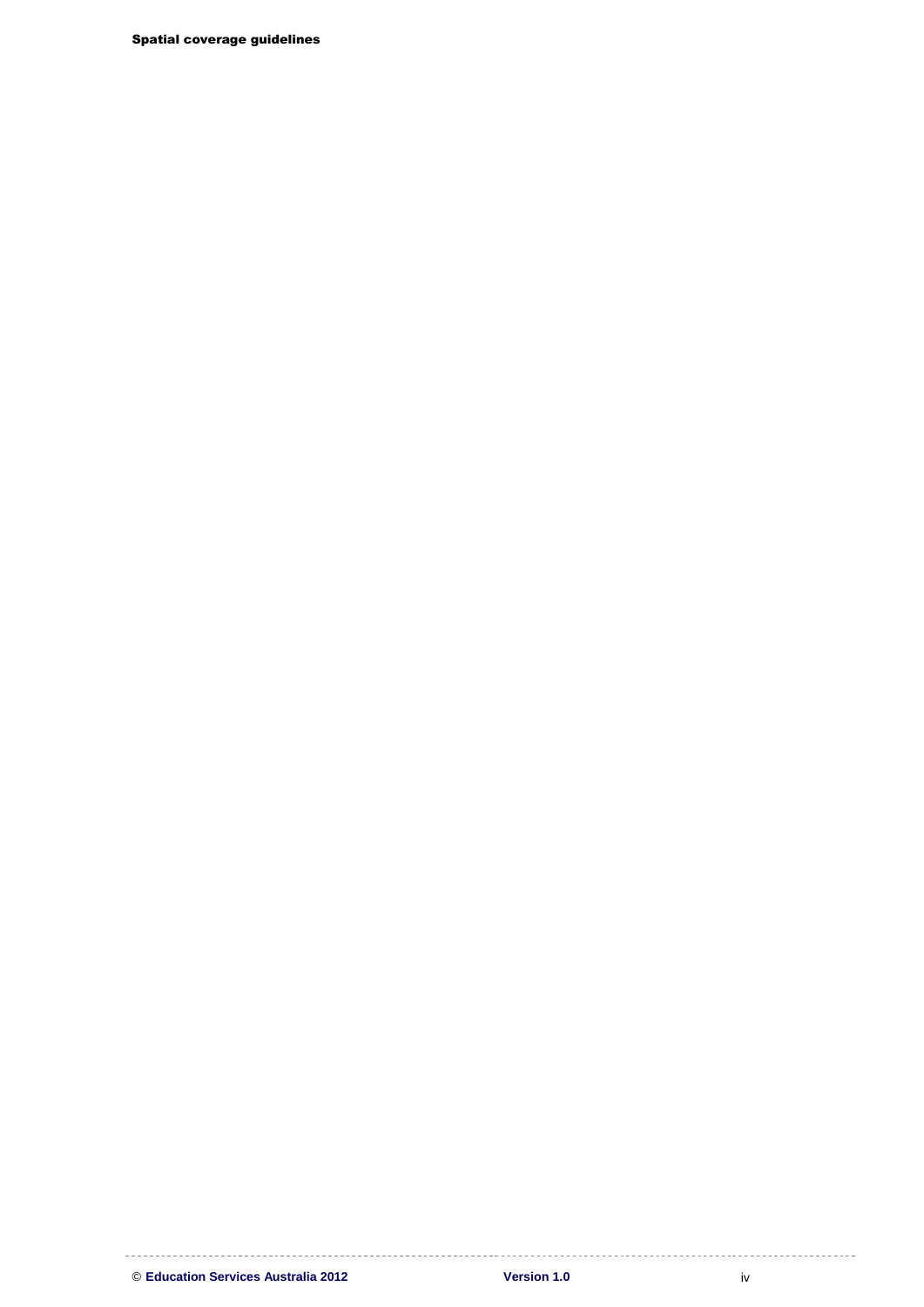### <span id="page-4-0"></span>**1.0 Spatial coverage in a metadata record**

The purpose of Spatial coverage is to enrich discoverability by specifying geographical locations that are represented in the intellectual content of a resource. Where the geographical locations are significant to key concepts in the intellectual content, Spatial coverage is recommended. These guidelines refer specifically to entering Spatial coverage into metadata records in the Metadata Exchange (MEX) and the Sharing Exchange (SHEX).

### <span id="page-4-1"></span>**1.1 Tips**

- If the intellectual subject matter of the item is only related to a particular region, then record this information in the Spatial field. Do not use this element if the intellectual subject matter is not related to a particular location.
- Spatial coverage is *not* used to specify the geographical location:
	- $\triangleright$  of the contribution that resulted in the content
	- $\triangleright$  where the content is archived (such as museums, libraries, galleries etc)
	- $\triangleright$  of the audience the content is intended for.
- Where a range of locations is covered, try to apply a term that best fits the larger region.
- Select a single location with the greatest relevance. If multiple locations are relevant, enter the most relevant point first.

### <span id="page-4-2"></span>**1.2 Data elements**

### **1.2.1 Countries**

Spatial coverage data must include a country from the ISO 3166 two-character country code list, for example ID (Indonesia), NZ (New Zealand). Depending on the system either a country code or name may be selected from a list. MEX and SHEX supply country names for selection from a drop-down list.

### **1.2.2 States and territories**

Where the country is Australia, the state or territory may also be relevant. Both MEX and SHEX offer dropdown lists of state and territory names for selection.

### **1.2.3 Points**

'Points' includes many types of geographical features, including population centres (cities, towns, suburbs), landforms (lakes, hills, peninsulas), or built structures (mines, dams, airfields). For Point locations, published authorities are available for locations within countries. The following list of authorities is not meant to be exhaustive:

 **Australia:** refer to the Gazetteer of Australia via the Geoscience Australia website at [http://www.agso.gov.au/map/names/.](http://www.agso.gov.au/map/names/) *Important: do not use point locations for states or territories.*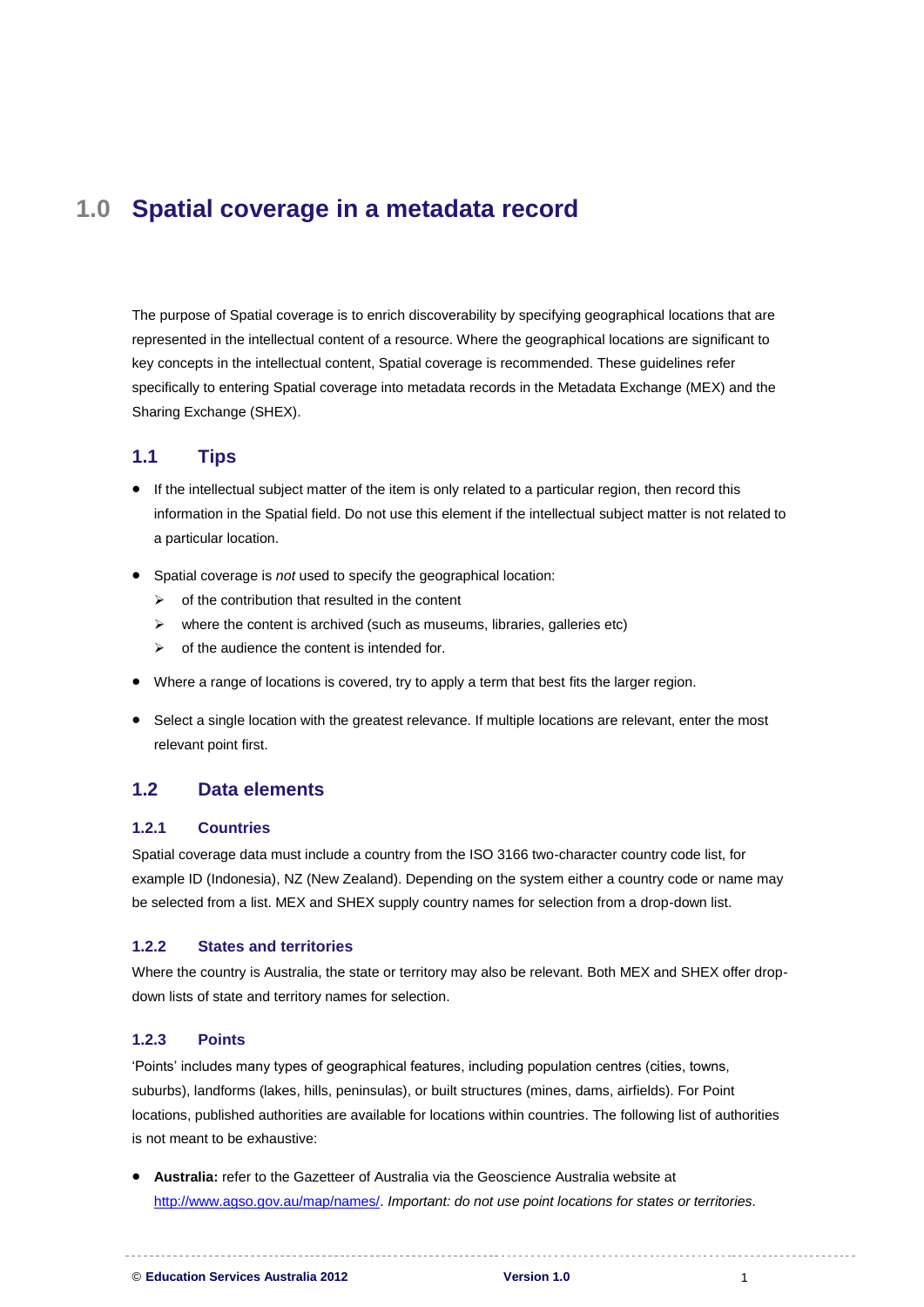- **New Zealand:** the New Zealand Gazetteer of Official Geographic Names database may be downloaded from the Land Information New Zealand website at [http://www.linz.govt.nz/placenames/find-names/nz-gazetteer-official-names.](http://www.linz.govt.nz/placenames/find-names/nz-gazetteer-official-names)
- **Antarctica:** refer to the Australian Antarctic Data Centre via the Antarctic Gazetteer website at [http://data.aad.gov.au/aadc/gaz/search\\_names.cfm.](http://data.aad.gov.au/aadc/gaz/search_names.cfm)
- **United States:** refer to the United States Geographical Survey at <http://geonames.usgs.gov/pls/gnispublic>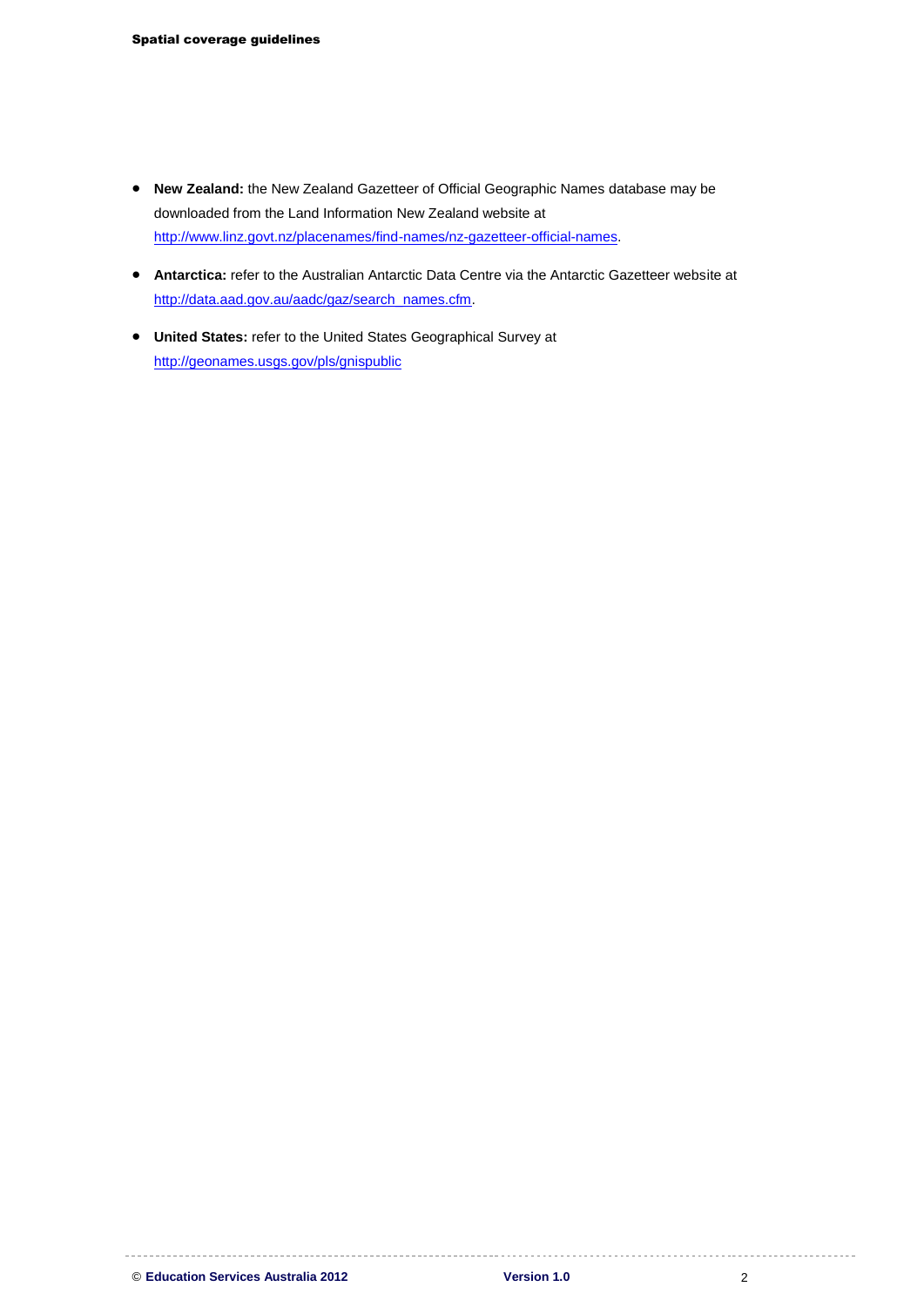### <span id="page-6-0"></span>**2.0 Using published authorities for Spatial coverage**

### <span id="page-6-1"></span>**2.1 Selecting data from a published authority**

Steps 1 and 2 demonstrate how to select point data from a published authority. Steps 3–5 in Section 2.2 explain how to add point, state and country data into MEX and SHEX using such data. These steps explain how to cut and paste data from any third-party published authorities you may use.

The example interactive resource L574 *The colour of water: Freycinet Peninsula* Illustrates changes in the colour of water off the eastern Tasmanian coast. In this case, a peninsula is named as the geographic feature since there is no content in the resource identifying a specific local body of water such as Wineglass Bay or Coles Bay.

**1** To begin, search for 'Freycinet Peninsula' at [http://www.ga.gov.au/map/names.](http://www.ga.gov.au/map/names) See Figure 1.

| <b>Place Names Search Results</b>                                                                                                                                                    |              |                                                                                                                           |               |             |  |
|--------------------------------------------------------------------------------------------------------------------------------------------------------------------------------------|--------------|---------------------------------------------------------------------------------------------------------------------------|---------------|-------------|--|
|                                                                                                                                                                                      |              | ► Click on one of the following places matching your search to see its position on a map.                                 |               |             |  |
|                                                                                                                                                                                      |              | To refine your search go back and specify State/Authority or Type                                                         |               |             |  |
|                                                                                                                                                                                      |              | > Names displayed here are official names. Should your search display a place name that does not match your query, the qu |               |             |  |
| ► Currently, elevation values are included for 500 mountains, hills and peaks. Elevations values for other localities will be pro<br>included in the Gazetteer of Australia product. |              |                                                                                                                           |               |             |  |
|                                                                                                                                                                                      |              | > Locations are accurate to 1 minute of latitude/longitude, which is approximately 1.8 km.                                |               |             |  |
| <b>NAME</b>                                                                                                                                                                          | <b>STATE</b> | <b>FEATURE CODE</b>                                                                                                       | <b>STATUS</b> | LAT (DD MM) |  |
| <b>FREYCINET PENINSULA</b>                                                                                                                                                           | <b>TAS</b>   | PEN (Points, Capes & Peninsulas)                                                                                          | Official      | $-4213$     |  |
| 1 Matches Found                                                                                                                                                                      |              |                                                                                                                           |               |             |  |
| If you have identified possible errors or omissions in the data please contact Geoscience Australia                                                                                  |              |                                                                                                                           |               |             |  |
| Find out more about the Gazetteer of Australia                                                                                                                                       |              |                                                                                                                           |               |             |  |



**2** Select a record. The map graphic will help you confirm that this is the correct location.



**Figure 2 Select points from a record**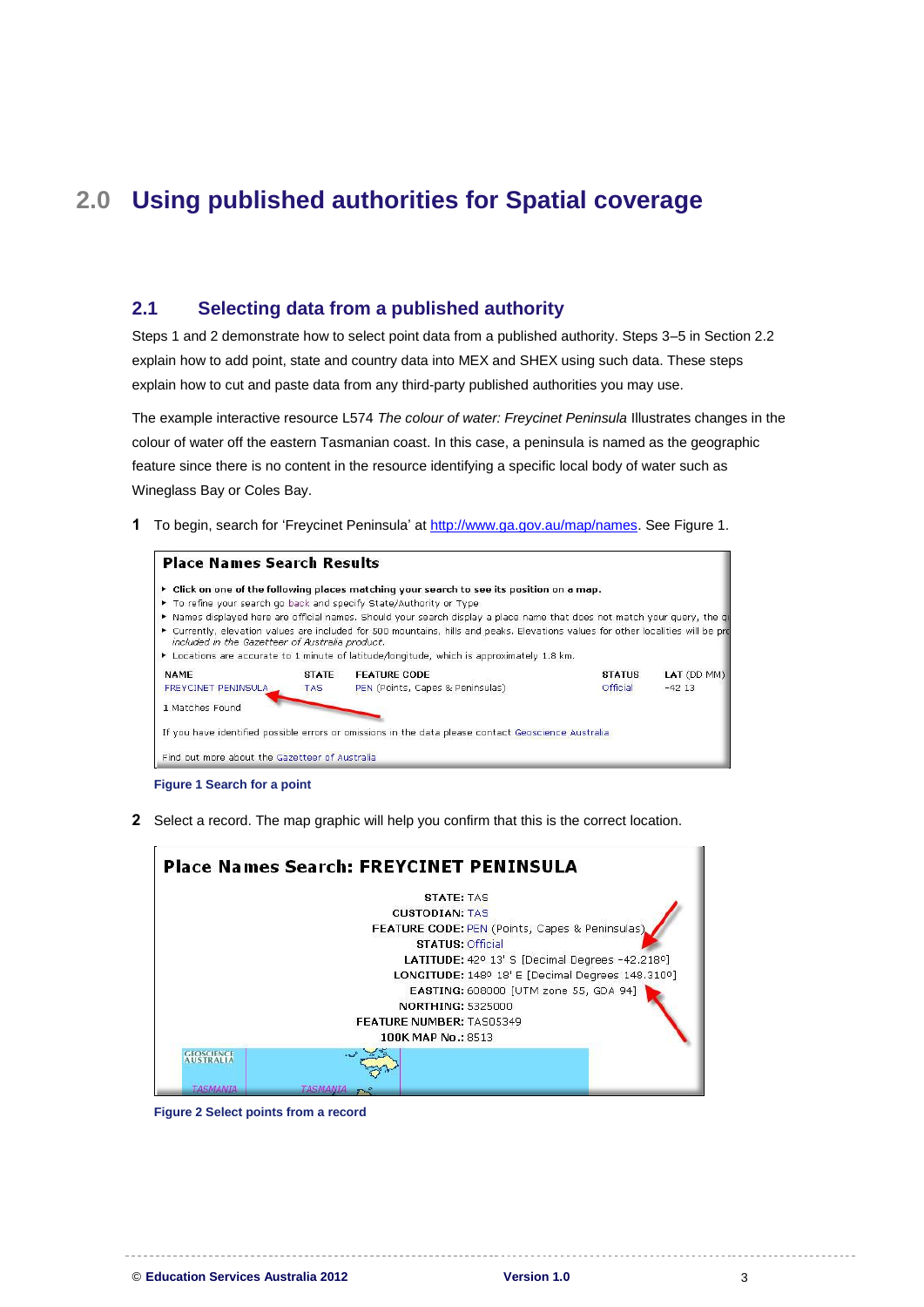### <span id="page-7-0"></span>**2.2 Entering Spatial coverage into MEX and SHEX**

Having obtained the information from the published authority, the data must be entered into the metadata record in the distribution system, MEX or SHEX.

- **3** Open your record for editing. Under the Idea section, open the Spatial coverage field. Select 'Add country'.
- **4** Select the relevant country (Australia) from the drop-down list, and then an Australian state or territory (Tasmania). See Figures 3–6.

| Spatial coverage<br>Spatial coverage (other)<br>Temporal coverage | Country<br>Country.<br>State<br>Name<br>Start<br>End<br>Save | <b>Deletel</b><br>Please select<br>v<br>Please select<br>AFGHANISTAN<br>Add country A LAND ISLANDS<br><b>ALBANIA</b><br><b>ALGERIA</b><br>Date and tijAMERICAN SAMOA<br><b>ANDORRA</b><br>ANGOLA<br>ANGUILLA<br><b>ANTARCTICA</b><br>ANTIGUA AND BARBUDA<br>Add date ar ARGENTINA<br><b>ARMENIA</b><br><b>ARUBA</b> |  |
|-------------------------------------------------------------------|--------------------------------------------------------------|---------------------------------------------------------------------------------------------------------------------------------------------------------------------------------------------------------------------------------------------------------------------------------------------------------------------|--|
| Audience                                                          |                                                              | <b>AUSTRALIA</b><br>AUSTRIA W<br>AZERBAIJAN                                                                                                                                                                                                                                                                         |  |

**Figure 3 Select country (MEX)**

| Spatial coverage         | Country    |                                          | Delete       |
|--------------------------|------------|------------------------------------------|--------------|
|                          | Country    | <b>AUSTRALIA</b>                         | $\checkmark$ |
|                          | State      |                                          | v            |
|                          |            | Add country Australian Capital Territory |              |
| Spatial coverage (other) |            | New South Wales                          |              |
| Temporal coverage        |            | Northern Territory<br>Queensland         |              |
|                          | Save       | South Australia                          |              |
|                          |            | Tasmania,                                |              |
| Audience                 |            | Mictorl҈≫<br>Western Australia           |              |
| مبيط عممينا مممناهيية    | ∩adifiaata |                                          |              |

**Figure 4 Select Australian state or territory (MEX)**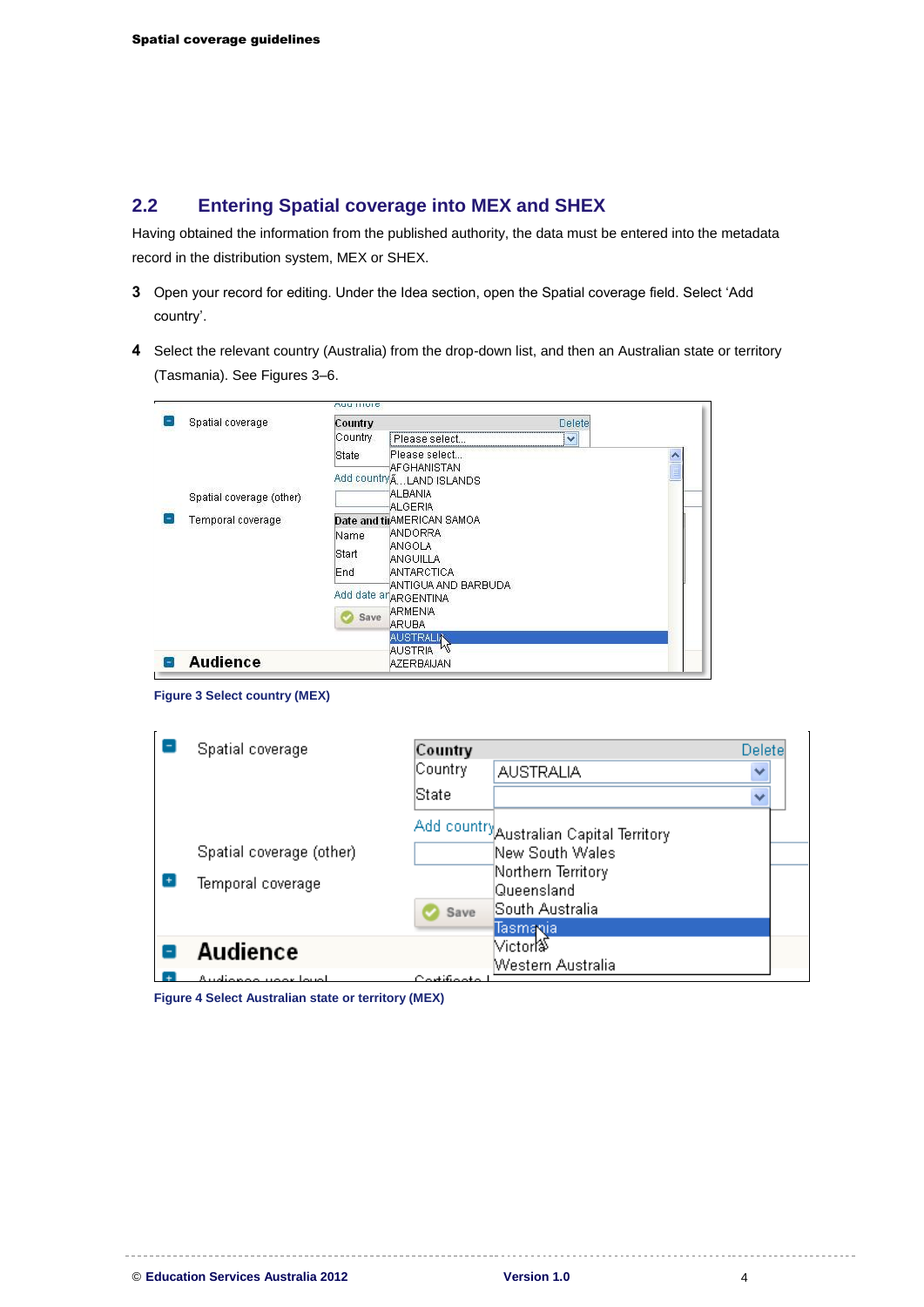| Add country               |  |  |  |  |
|---------------------------|--|--|--|--|
| Country                   |  |  |  |  |
| v                         |  |  |  |  |
| AFGHANISTAN               |  |  |  |  |
| ÅLAND ISLANDS             |  |  |  |  |
| <b>ALBANIA</b>            |  |  |  |  |
| <b>ALGERIA</b>            |  |  |  |  |
| AMERICAN SAMOA            |  |  |  |  |
| ANDORRA                   |  |  |  |  |
| ANGOLA                    |  |  |  |  |
| ANGUILLA                  |  |  |  |  |
| <b>ANTARCTICA</b>         |  |  |  |  |
| ANTIGUA AND BARBUDA       |  |  |  |  |
| ARGENTINA                 |  |  |  |  |
| ARMENIA                   |  |  |  |  |
| ARUBA<br><b>AUSTRALIA</b> |  |  |  |  |
| 咚<br>AUSTRIA              |  |  |  |  |
| AZERBAIJAN                |  |  |  |  |
| <b>BAHAMAS</b>            |  |  |  |  |
| BAHRAIN                   |  |  |  |  |
| <b>BANGLADESH</b>         |  |  |  |  |

**Figure 5 Select country (SHEX)** 

| Country                                           |  |
|---------------------------------------------------|--|
| <b>AUSTRALIA</b>                                  |  |
| For Australia, please select a state or territory |  |
|                                                   |  |
| Australian Capital Territory<br>New South Wales   |  |
| Northern Territory                                |  |
| Queensland<br>South Australia                     |  |
| Tasmania                                          |  |
| Victoria<br>Western Australia                     |  |

**Figure 6 Select Australian state or territory (SHEX)**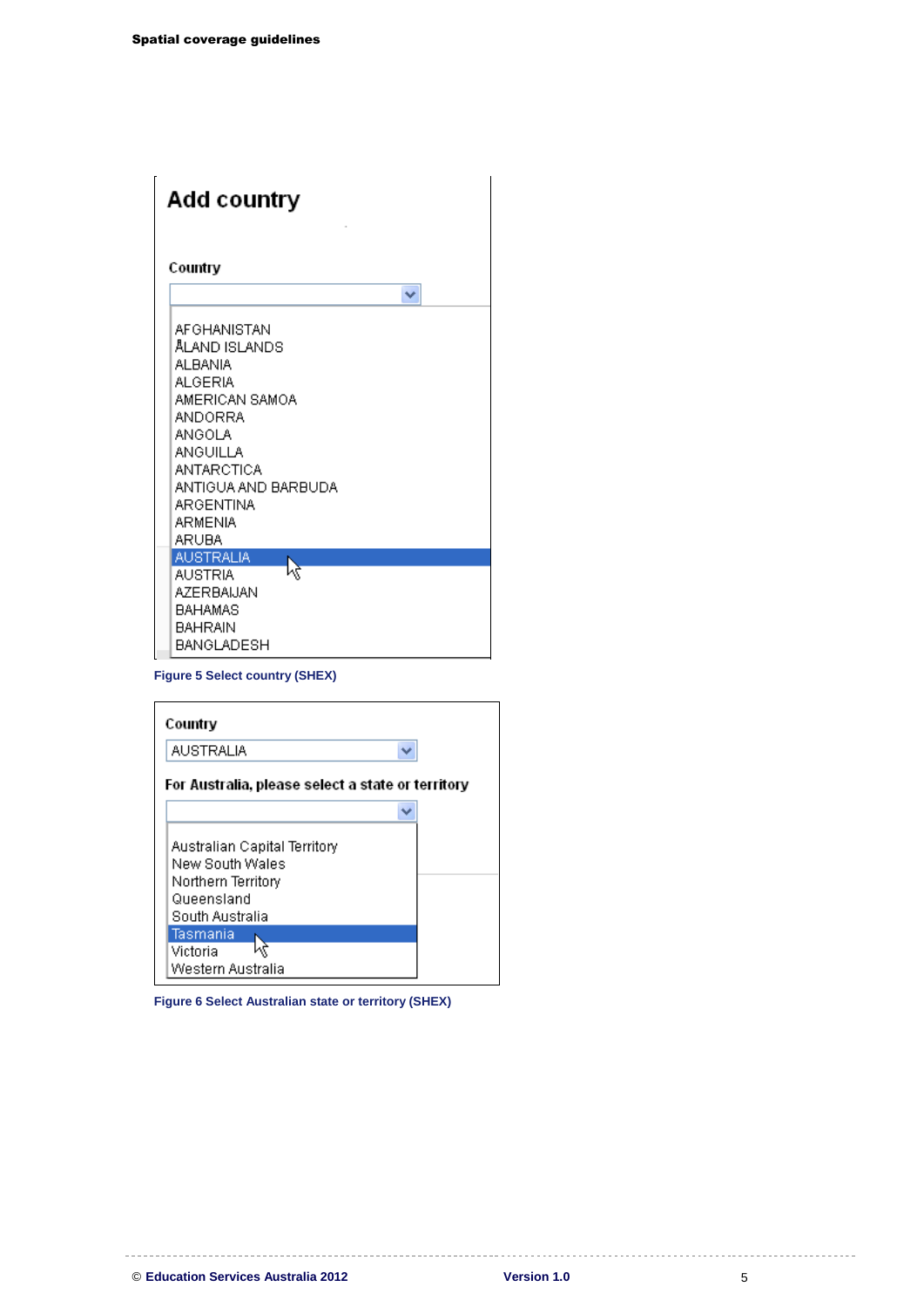**5** Select 'Add DCMI Point'. Insert the location name, latitude and longitude. It is important to include the minus symbol for a negative latitude value.

| Ē<br>Spatial coverage | Country                       |                            | <b>Delete</b> |
|-----------------------|-------------------------------|----------------------------|---------------|
|                       | Country<br><b>State</b>       | <b>AUSTRALIA</b>           | ٧             |
|                       |                               | l Tasmania                 | $\checkmark$  |
|                       | <b>DMCI Point</b>             |                            | <b>Delete</b> |
|                       | Search for a location         |                            |               |
|                       | Name<br>Longitude<br>Latitude | <b>Freycinet Peninsula</b> |               |
|                       |                               | 148.310                    |               |
|                       |                               | $-42.218$                  |               |
|                       | Elevation                     |                            |               |
|                       | Units                         |                            |               |
|                       | Z-Units                       |                            |               |
|                       | Projection                    |                            |               |

**Figure 7 Add country name and DCMI point (MEX)** 

| S4312 Observable properties |                                                                                    |  |  |  |  |
|-----------------------------|------------------------------------------------------------------------------------|--|--|--|--|
| fields listed.              | Search for and select a place name or feature. Alternatively, enter values for the |  |  |  |  |
| Search                      | v                                                                                  |  |  |  |  |
|                             |                                                                                    |  |  |  |  |
| Name                        | Freycinet Penninsula                                                               |  |  |  |  |
| Longitude                   | 148.310                                                                            |  |  |  |  |
| Latitude                    | $-42.218$                                                                          |  |  |  |  |
| Elevation                   |                                                                                    |  |  |  |  |
| <b>Units</b>                |                                                                                    |  |  |  |  |
| Z-Units                     |                                                                                    |  |  |  |  |
| Projection                  |                                                                                    |  |  |  |  |

**Figure 8 Add country name and DCMI point (SHEX)**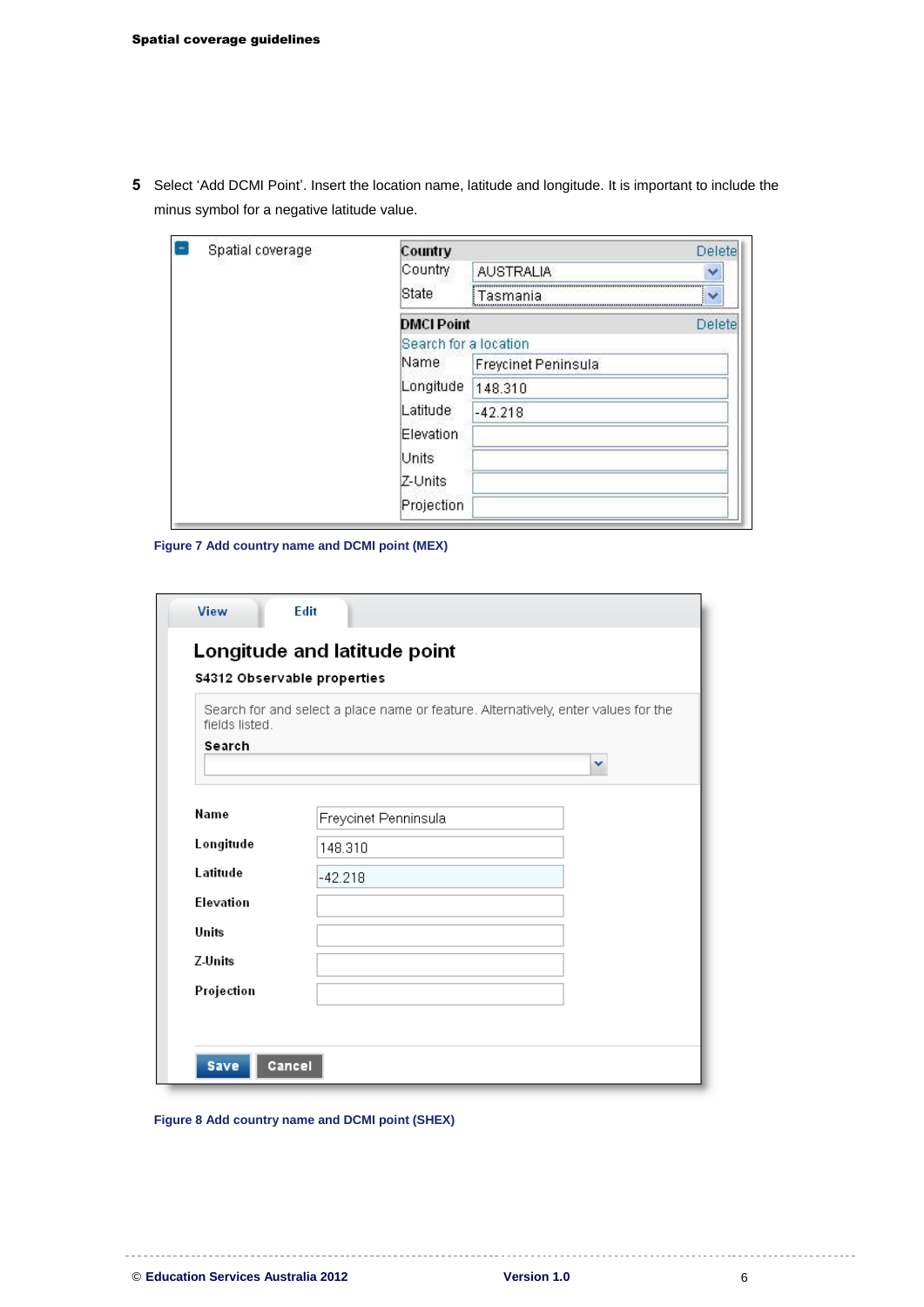### <span id="page-10-0"></span>**3.0 Using the look-up function in MEX and SHEX**

Both the Metadata Exchange (MEX) and the Sharing Exchange (SHEX) have a look-up feature for the *Gazetteer of Australia* that automatically enters the name, latitude and longitude of a location into the metadata record. This function is available for Australian locations only.

### <span id="page-10-1"></span>**3.1 MEX**

- **1** Open your record for editing. Under the Idea section, open the Spatial coverage field. Select 'Add DCMI Point'.
- **2** Select the 'Search for a location' link, as shown in Figure 9.

| Spatial coverage | <b>DMCI Point</b>                         | Delete |
|------------------|-------------------------------------------|--------|
|                  |                                           |        |
|                  | Search for a location<br>Name (           |        |
|                  | Longitude                                 |        |
|                  | Latitude                                  |        |
|                  | Elevation                                 |        |
|                  | Units                                     |        |
|                  | Z-Units                                   |        |
|                  | Projection                                |        |
|                  | Add country: Add DCMI Point: Add DCMI Box |        |

#### **Figure 9 Searching for a location in MEX**

- **3** A Search page opens. Enter the geographical location in the Search box and select 'Search'. A table with the required data opens.
- **4** Selecting the link on the name of the feature (Figure 10) will enter the data into the table in the record (see Figure 11).

| Close<br>Search for Australian geographic places |                                      |              |              |            |           |  |  |
|--------------------------------------------------|--------------------------------------|--------------|--------------|------------|-----------|--|--|
|                                                  | Search<br><b>Freycinet Peninsula</b> |              |              |            |           |  |  |
|                                                  | Found 1 results.                     |              |              |            |           |  |  |
| ID                                               | <b>Name</b>                          | <b>State</b> | Feature code | Longitude, | Latitude  |  |  |
| TAS05349                                         | <b>FREYCINE DENINSULA</b>            | TAS.         | CAPE         | 148,3099   | $-42.218$ |  |  |
|                                                  |                                      |              |              |            |           |  |  |

#### **Figure 10 Entering data into the metadata record table**

. . . . . . . . . . . . . .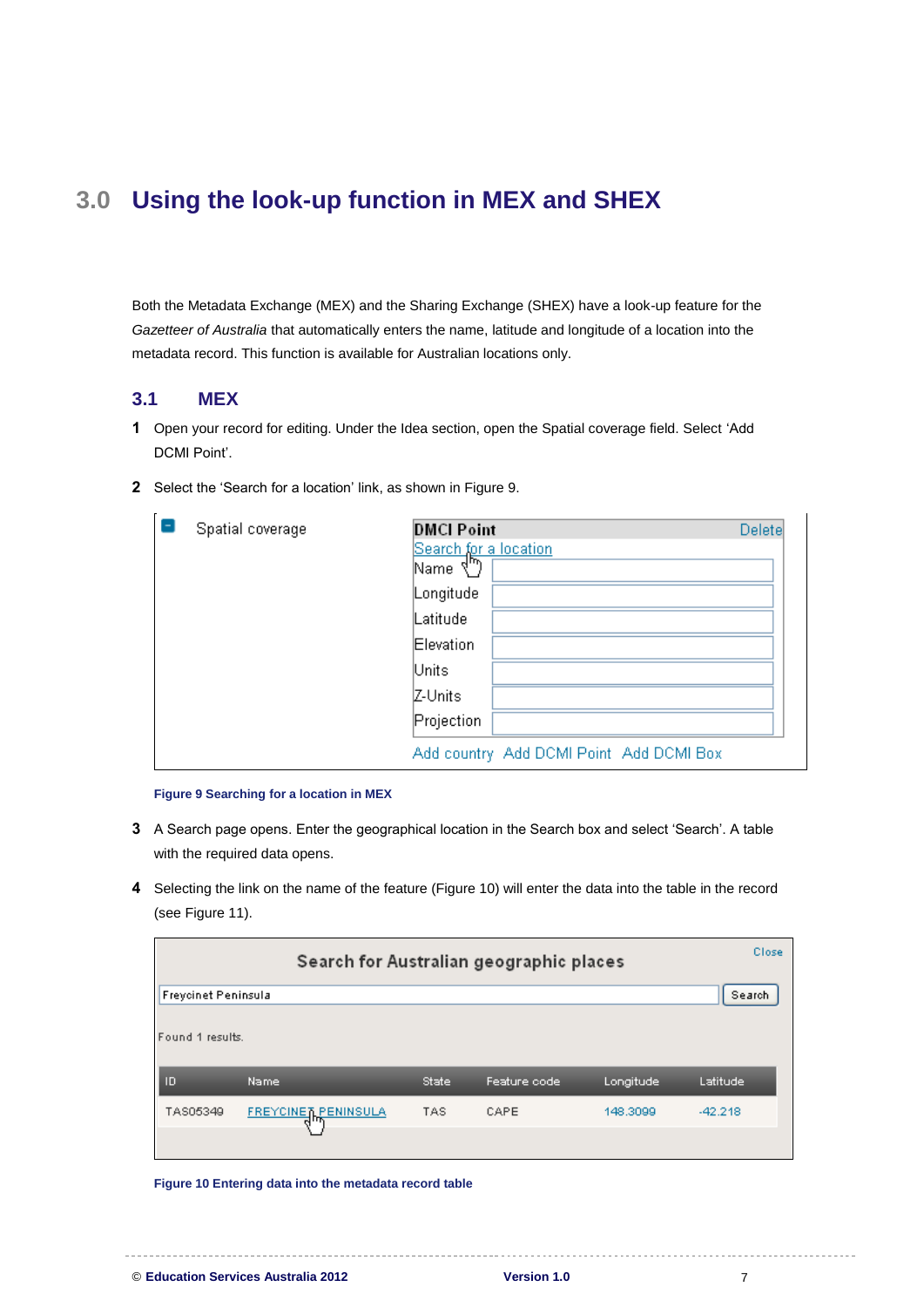| $\overline{\phantom{a}}$ | Spatial coverage | <b>DMCI Point</b>     |                            | Delete |
|--------------------------|------------------|-----------------------|----------------------------|--------|
|                          |                  | Search for a location |                            |        |
|                          |                  | Name                  | <b>FREYCINET PENINSULA</b> |        |
|                          |                  | Longitude             | 148.3099                   |        |
|                          |                  | Latitude              | $-42.218$                  |        |
|                          |                  | Elevation             |                            |        |
|                          |                  | Units                 |                            |        |
|                          |                  | IZ-Units              |                            |        |
|                          |                  | Projection            |                            |        |

**Figure 11 The completed MEX metadata record table** 

### <span id="page-11-0"></span>**3.2 SHEX**

- **5** Go to the Edit tab in the metadata record and select the Edit link for Spatial coverage. Select ['Add](http://sharing.thelearningfederation.edu.au/Metadata/22060e7e-fc57-4745-85aa-a0010099c249/sb752842d-622a-4372-8f8b-d66920ab795f/NewDcmiPoint)  [longitude and latitude point'.](http://sharing.thelearningfederation.edu.au/Metadata/22060e7e-fc57-4745-85aa-a0010099c249/sb752842d-622a-4372-8f8b-d66920ab795f/NewDcmiPoint)
- **6** Enter the location in the Search box. The search will start automatically. A drop-down appears with the required values, as in Figure 12. Select the location name to enter the values into the table.

| <b>View</b>                               | Edit                                                                               |                       |                       |   |  |
|-------------------------------------------|------------------------------------------------------------------------------------|-----------------------|-----------------------|---|--|
| Add longitude and latitude point<br>S4698 |                                                                                    |                       |                       |   |  |
| fields listed.                            | Search for and select a place name or feature. Alternatively, enter values for the |                       |                       |   |  |
| Search                                    |                                                                                    |                       |                       |   |  |
| Freycinet Peninsula                       |                                                                                    |                       |                       | v |  |
| ID<br>TAS05349<br>N.                      | Name<br>FREYCINET PENINSULA                                                        | Longitude<br>148,3099 | Latitude<br>-42.21805 | ۸ |  |
|                                           | تربر ا<br>)ज∕1 ∥ ⊵<br>$\vert$ Page 1                                               | - DI 1 O              |                       |   |  |
| <u>Longituut</u>                          |                                                                                    |                       |                       |   |  |
| Latitude                                  |                                                                                    |                       |                       |   |  |
| Elevation                                 |                                                                                    |                       |                       |   |  |
| Units                                     |                                                                                    |                       |                       |   |  |
| Z-Units                                   |                                                                                    |                       |                       |   |  |
| Projection                                |                                                                                    |                       |                       |   |  |

**Figure 12 Entering the location data into the metadata record table**